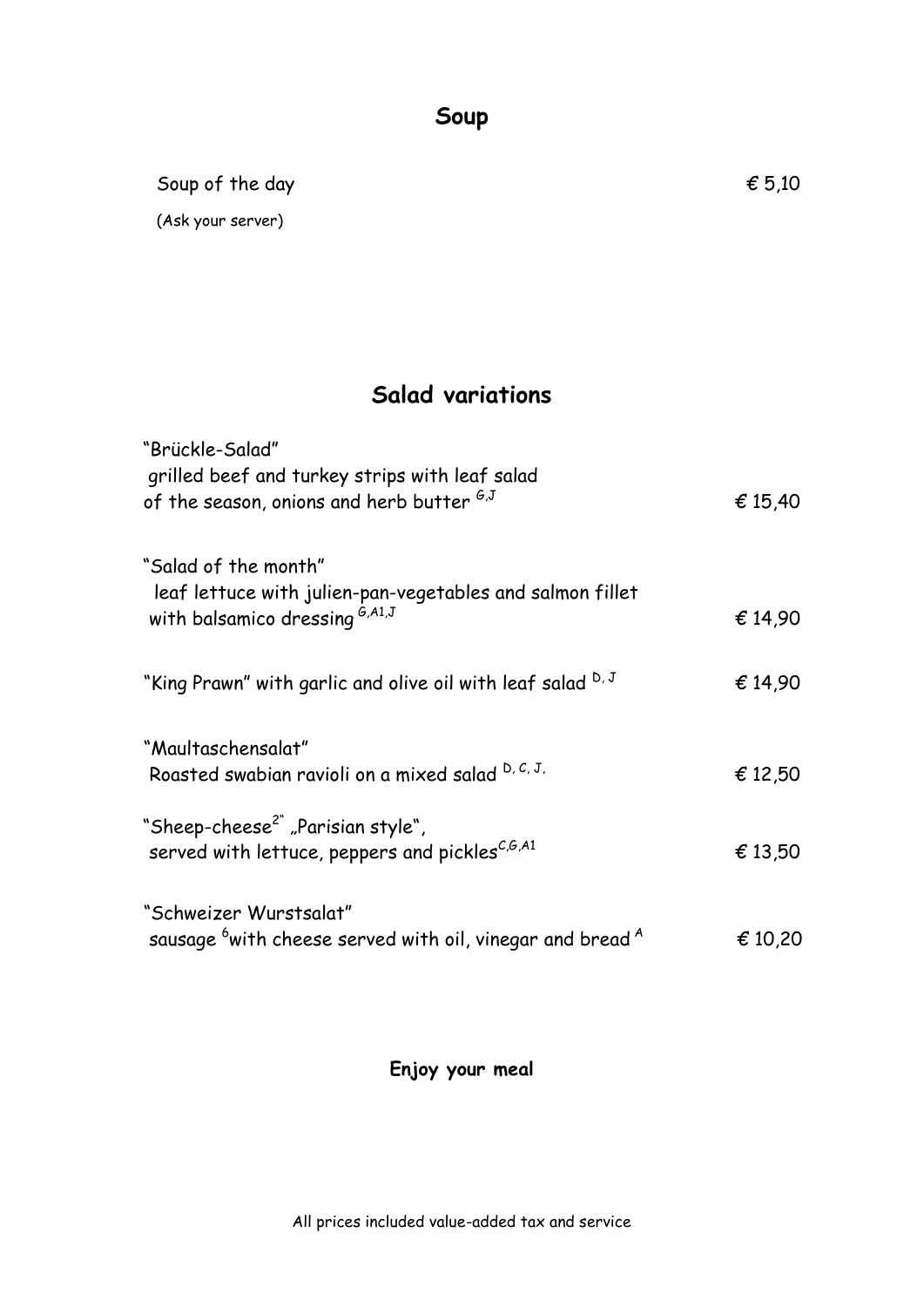# **Main dishes**

| "Cevapcici"<br>homemade minced meat rolls, served with french fries,<br>Ajvar, onions, medium pepper and mixed salad $J$                      | € 16,20 |
|-----------------------------------------------------------------------------------------------------------------------------------------------|---------|
| "Pljeskavica"<br>homemade minced meat steak medium or hot stuffed with<br>sheep-cheese <sup>2</sup> , served with french fries, Ajvar, onions |         |
| and mixed salad <sup>6,J</sup>                                                                                                                | € 17,90 |
| "Raznjici"<br>skewered turkey with french fries, Ajvar, onions,<br>medium pepper served with mixed salad <sup>J</sup>                         | € 16,20 |
| "Balkan - Grillplatter for 2 people"<br>served with french fries,                                                                             |         |
| djuvec-rice (rice with tomato-vegetable - sauce), Ajvar,<br>onions and mixed salad $^{G,J}$ .                                                 | €42,00  |
| "Holzfällersteak"<br>Lumberjack pork neck steak with sliced potatoes,<br>homemade onion sauce and salad $^{J,A1}$                             | € 16,20 |
| Stuttgarter cream schnitzel (pork) with homemade noodles<br>and salad $^{C,G,J,A1}$                                                           | € 17,30 |
| Schnitzel "Vienna Style"<br>breaded pork schnitzel with french fries and mixed salad C,G,J,A                                                  | € 15,20 |
| "Turkey schnitzel",<br>breaded with french fries and mixed salad $^{c,s,\mathrm{J},\mathrm{A1}}$                                              | € 15,20 |
| "Hunter schnitzel"<br>breaded pork schnitzel with mushroom-gravy, homemade                                                                    |         |
| noodles and mixed salad C,G,J,A1                                                                                                              | € 17,30 |

All dishes are available in small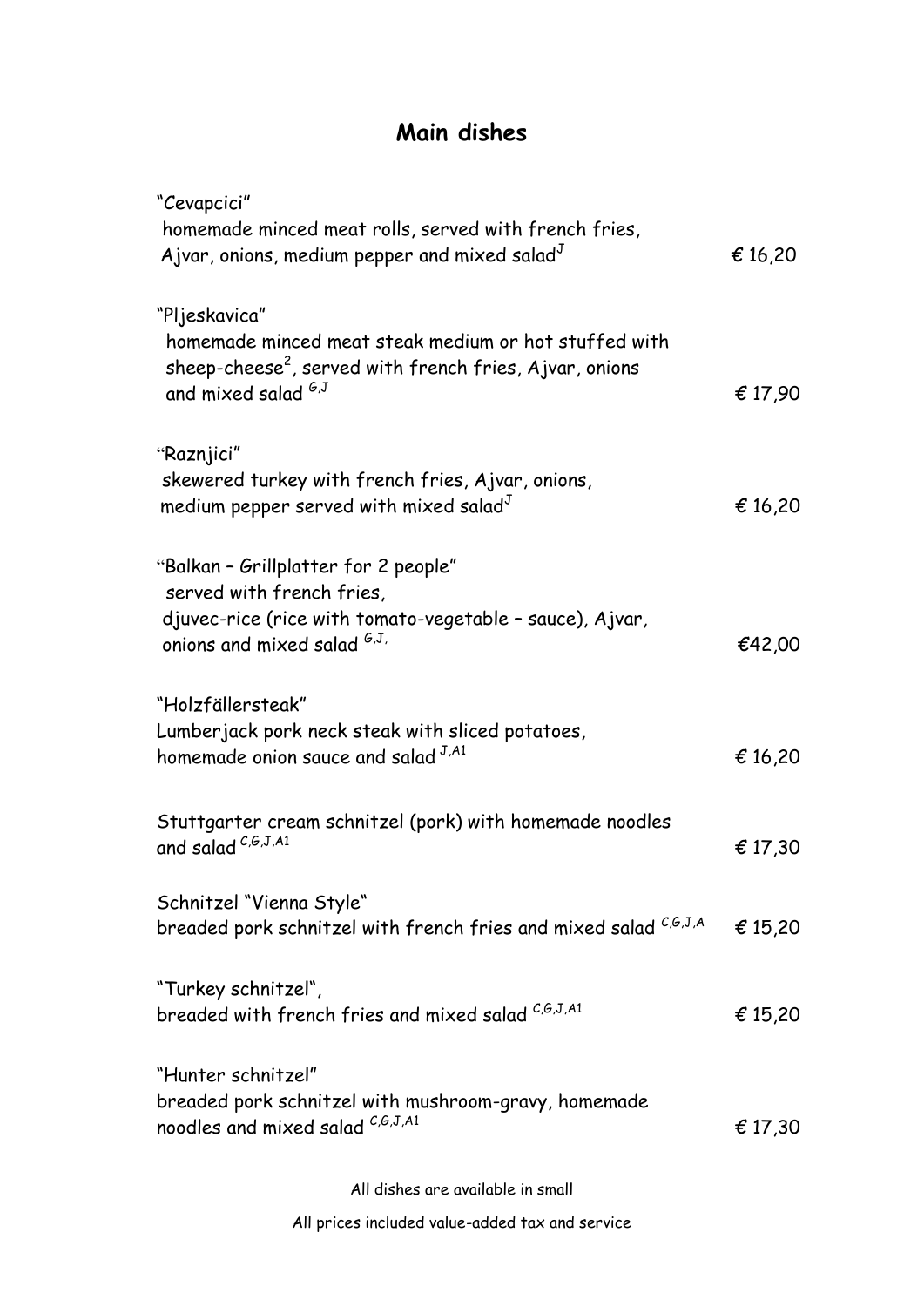## **Main dishes**

| "Cordon Bleu <sup>6"</sup><br>with french fries and salad <sup>C,G,J,A1</sup>                      | € 16,90 |
|----------------------------------------------------------------------------------------------------|---------|
| "Allgäuer Käsespätzle"<br>homemade noodles with cheese <sup>2</sup> with mixed salad $^{2,C,G,A1}$ | € 13,90 |
| "Zwiebelrostbraten"<br>Onion roast beef with fried potatoes and salad J.L                          | € 21,90 |
| "Rumpsteak"<br>with french fries, herb butter and mixed salad $^{6,5}$                             | € 21,90 |
| "Geröstete Maultaschen"<br>Swabian ravioli roasted with eggs and mixed salad $C$ ,                 | € 12,50 |
|                                                                                                    |         |

| "Grilled calamari", with garlic, tomatoes and olive oil,    |         |
|-------------------------------------------------------------|---------|
| served with grilled potatoes and mixed salad <sup>D,J</sup> | € 19.90 |

All dishes are available in small

Enjoy your meal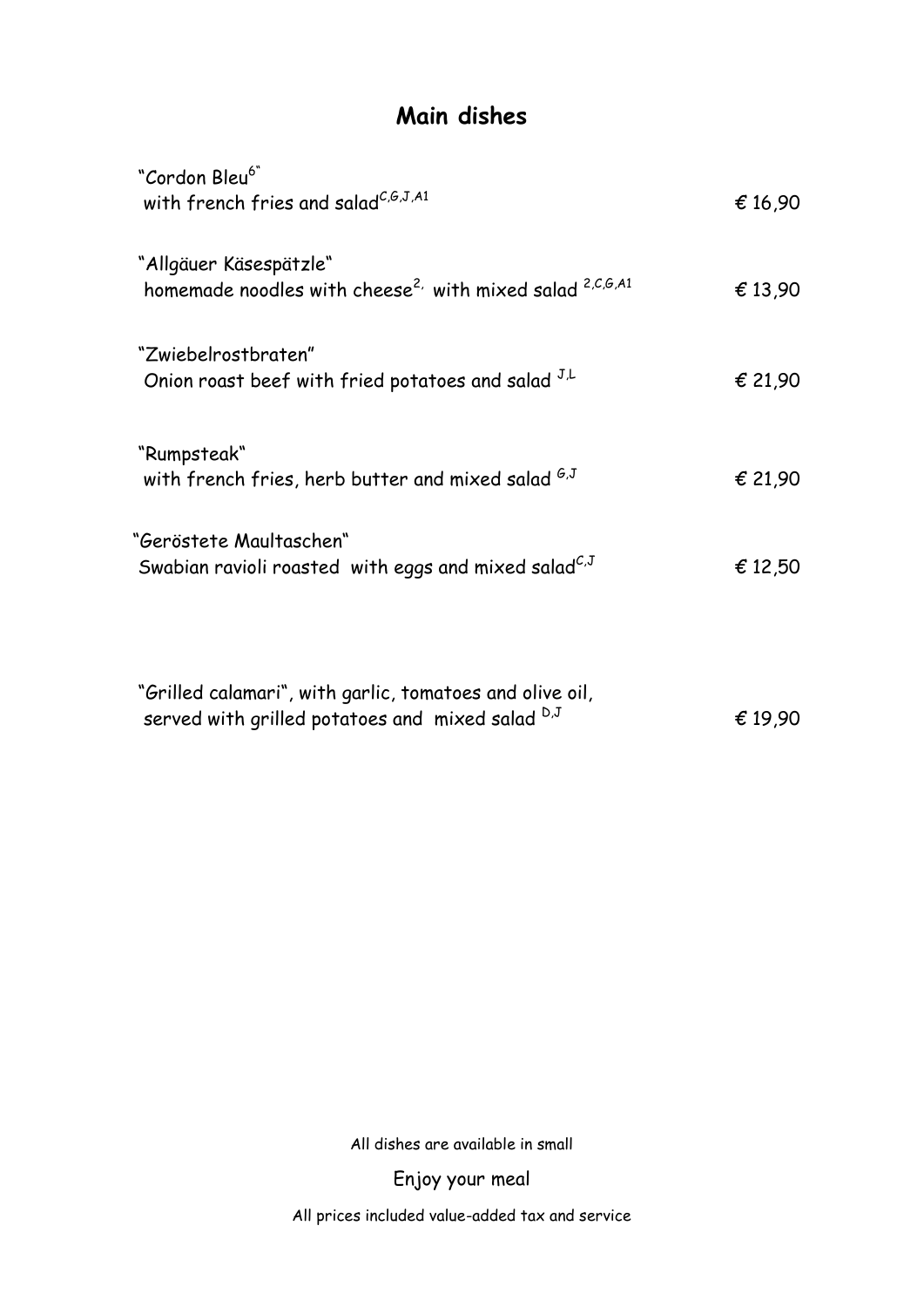## **For our little Guests**

(until 14 years)

| "Spiderman"                                           |        |
|-------------------------------------------------------|--------|
| Pork-schnitzel "Vienna-style" with                    |        |
| french fries or homemade noodle A,C,G,A1              | € 7,90 |
| "Spongebob"                                           |        |
| fish sticks with french fries $C, D, G, A1$           | € 7.90 |
| Homemade Swabian noodles with brown gravy $^{C,G,A1}$ | € 5,90 |

#### **--------------------**

| French fries $A^*$ with Ketchup <sup>127</sup> and Majonese <sup>127</sup> | € 5,50          |
|----------------------------------------------------------------------------|-----------------|
| Portion of Djuvec rice" (rice with tomato-vegetable - sauce)               | $\epsilon$ 6,20 |
| Portion of sliced potatoes                                                 | € 5.90          |

| Extra portion Ketchup or Majonese | € 0.20 |
|-----------------------------------|--------|
| Extra portion Ajvar               | € 0.80 |
| Extra portion homemade gravy      | € 0.80 |
| Extra portion bred                | € 0.50 |

Enjoy your meal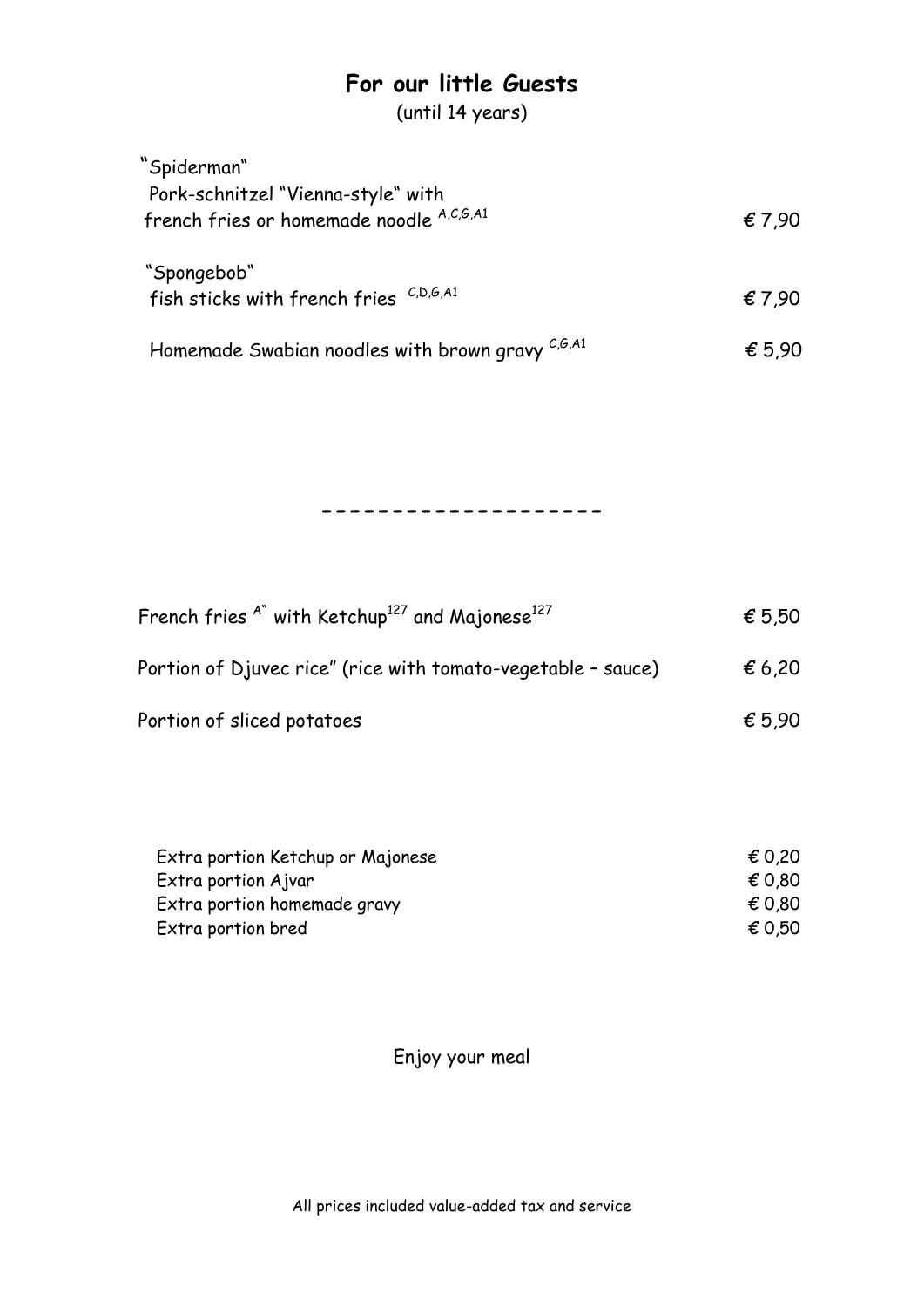### **Desserts**

| Mixed ice cream whit whipped cream                                                         | € 6,50 |
|--------------------------------------------------------------------------------------------|--------|
| "Cup Denmark", vanilla-ice cream, hot chocolate<br>and whipped cream $^{7,6,L}$            | € 6.90 |
| "Hot love", vanilla-ice cream, hot raspberries<br>and whipped cream $^{7,6}$               | € 6,90 |
| "Palatschinken", pancake with vanilla-ice cream<br>and hot raspberries <sup>7,C,G,A1</sup> | € 8,90 |

**Enjoy your meal**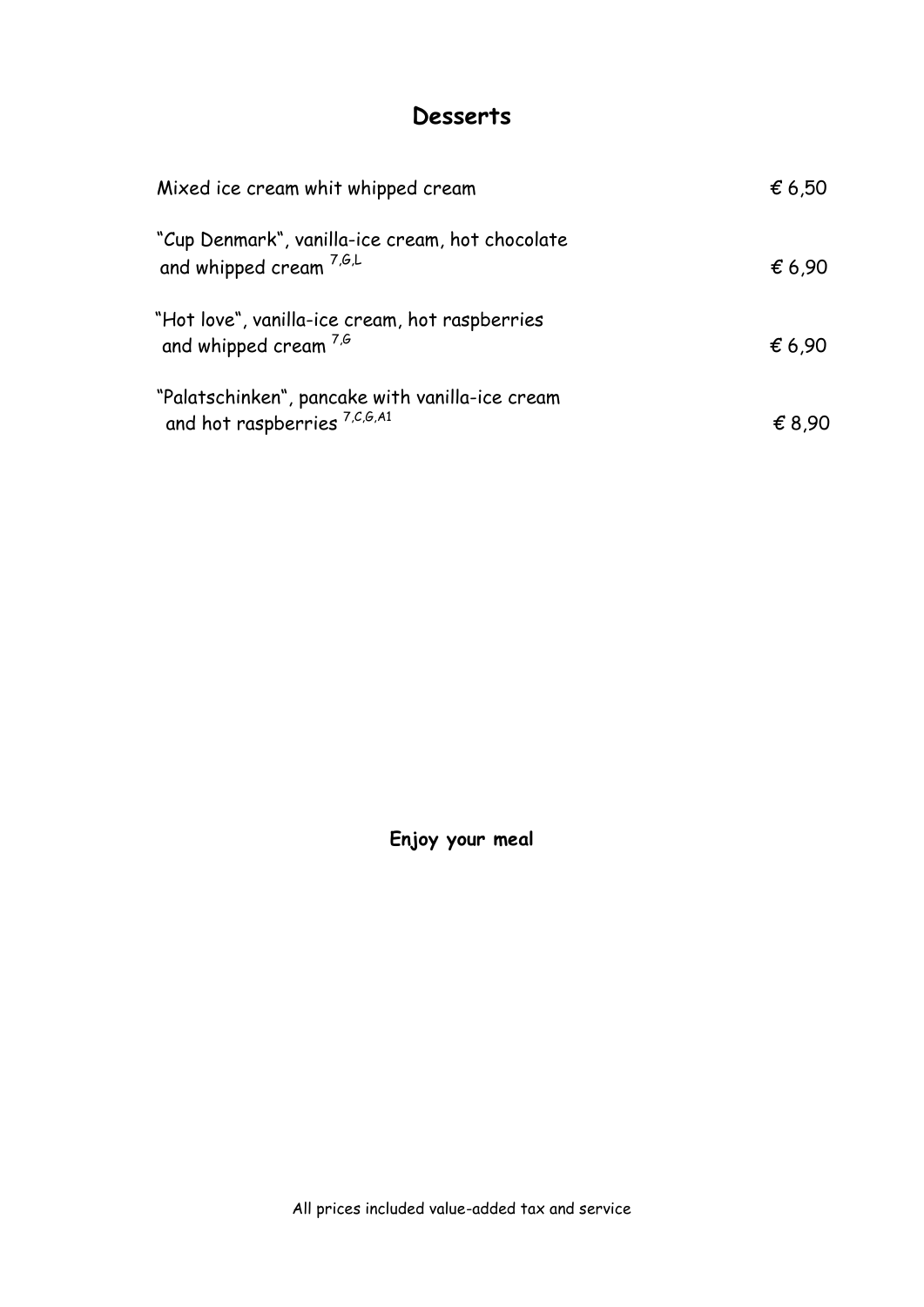# **Soft Drinks**

| Water classic                                                         | $0,2$ | € 2,10          |
|-----------------------------------------------------------------------|-------|-----------------|
| Water classic                                                         | 0,4   | $\epsilon$ 3,10 |
| Bottle of water classic                                               | 0,5   | € 4,70          |
| Bottle of water still                                                 | 0,5   | € 4,70          |
| Fanta <sup>1,7</sup> , Cola <sup>3,7,8</sup> , Spezi <sup>3,7,8</sup> | $0,2$ | € 2,60          |
| Fanta <sup>1,7</sup> , Cola <sup>3,7,8</sup> , Spezi <sup>3,7,8</sup> | 0,4   | € 4,00          |
| Apple juice with water                                                | $0,2$ | € 2,40          |
| Apple juice with water                                                | 0,4   | € 3,80          |
| Apple juice                                                           | 0,21  | € 3,00          |
| Orange juice                                                          | 0,21  | € 3,00          |
| Red currant juice                                                     | 0,21  | € 3,50          |
| Cherry juice                                                          | 0,21  | € 3,50          |
| Bitter Lemon                                                          | 0,21  | € 3,50          |

| € 3.00 |
|--------|
| € 4.50 |
|        |

# **Hot Drinks**

| Coffee $8,6$              | Cup   | € 3,00 |
|---------------------------|-------|--------|
| Cappuccino <sup>8,6</sup> | Cup   | € 3,00 |
| Espresso <sup>8</sup>     | Cup   | € 2,00 |
| Tea                       | Glass | € 2,70 |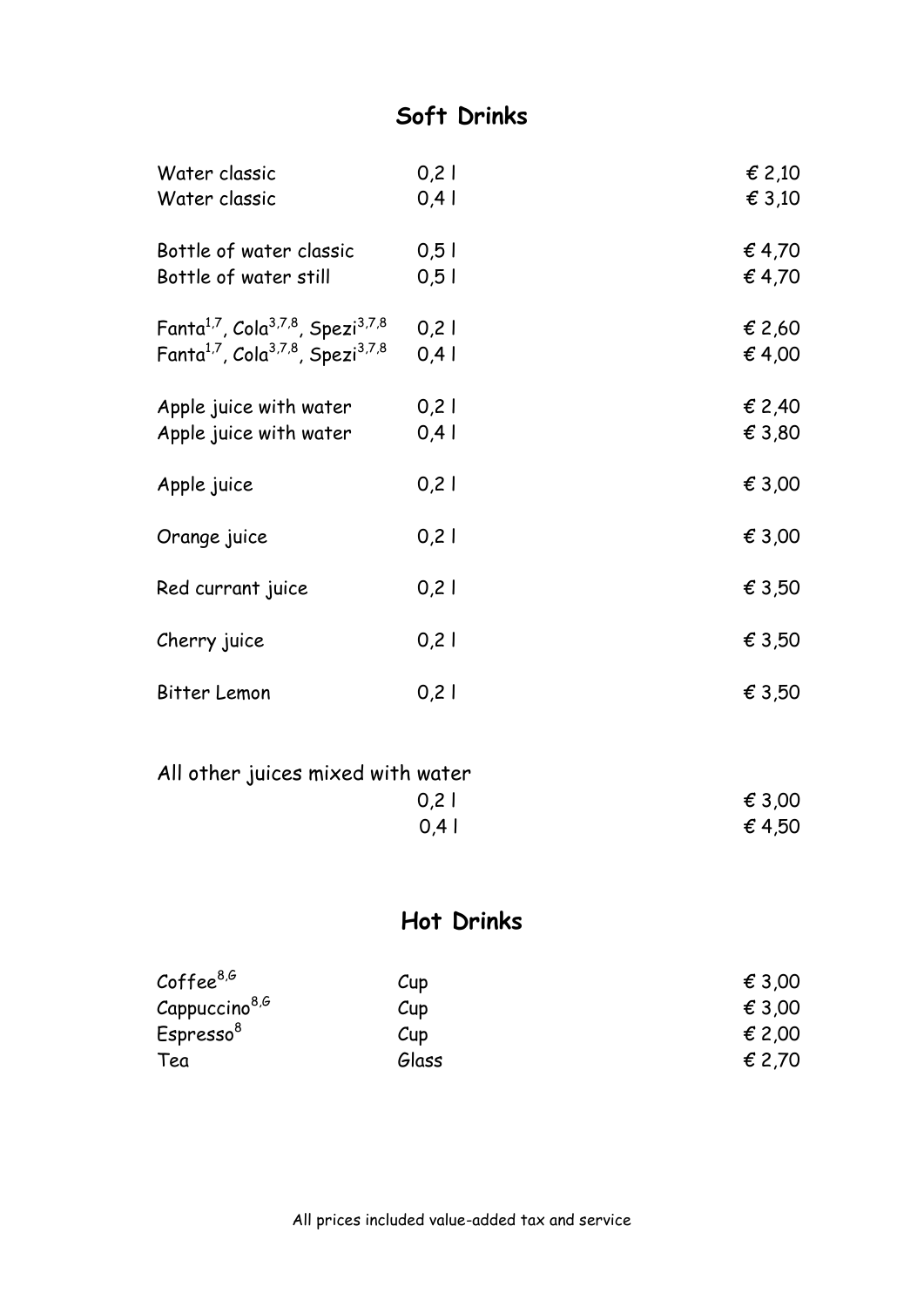# **Aperitif**

| Campari <sup>7</sup><br>with soda or orange juice | 4 cl | $\epsilon$ 6,10 |
|---------------------------------------------------|------|-----------------|
| Aperol Spritz <sup>7</sup>                        | 0,25 | € 6,10          |
| Glass prosecco <sup>9</sup>                       | 0.11 | € 4,10          |

#### **Beer**

| Allgäuer Büble Beer Edelbräu, draught | 0,3   | € 3,30          |
|---------------------------------------|-------|-----------------|
| Allgäuer Büble Beer Edelbräu, draught | 0,5   | € 4,00          |
| Allgäuer Büble Edelweissbier, draught | 0,31  | $\epsilon$ 3,30 |
| Allgäuer Büble Edelweissbier, draught | 0,5   | € 4,00          |
| Hofbräu Herrenpils, draught           | 0,3   | € 3,20          |
| Hofbräu Herrenpils, draught           | $0,4$ | € 3,90          |
| Malteser yeast brown                  | 0,5   | € 4,00          |
| Malteser crystalbeer                  | 0,5   | € 4,00          |
| Schöfferhofer yeast<br>non alcoholic  | 0,5   | € 4,00          |
| Clausthaler beer non alcoholic        | 0,331 | € 3,80          |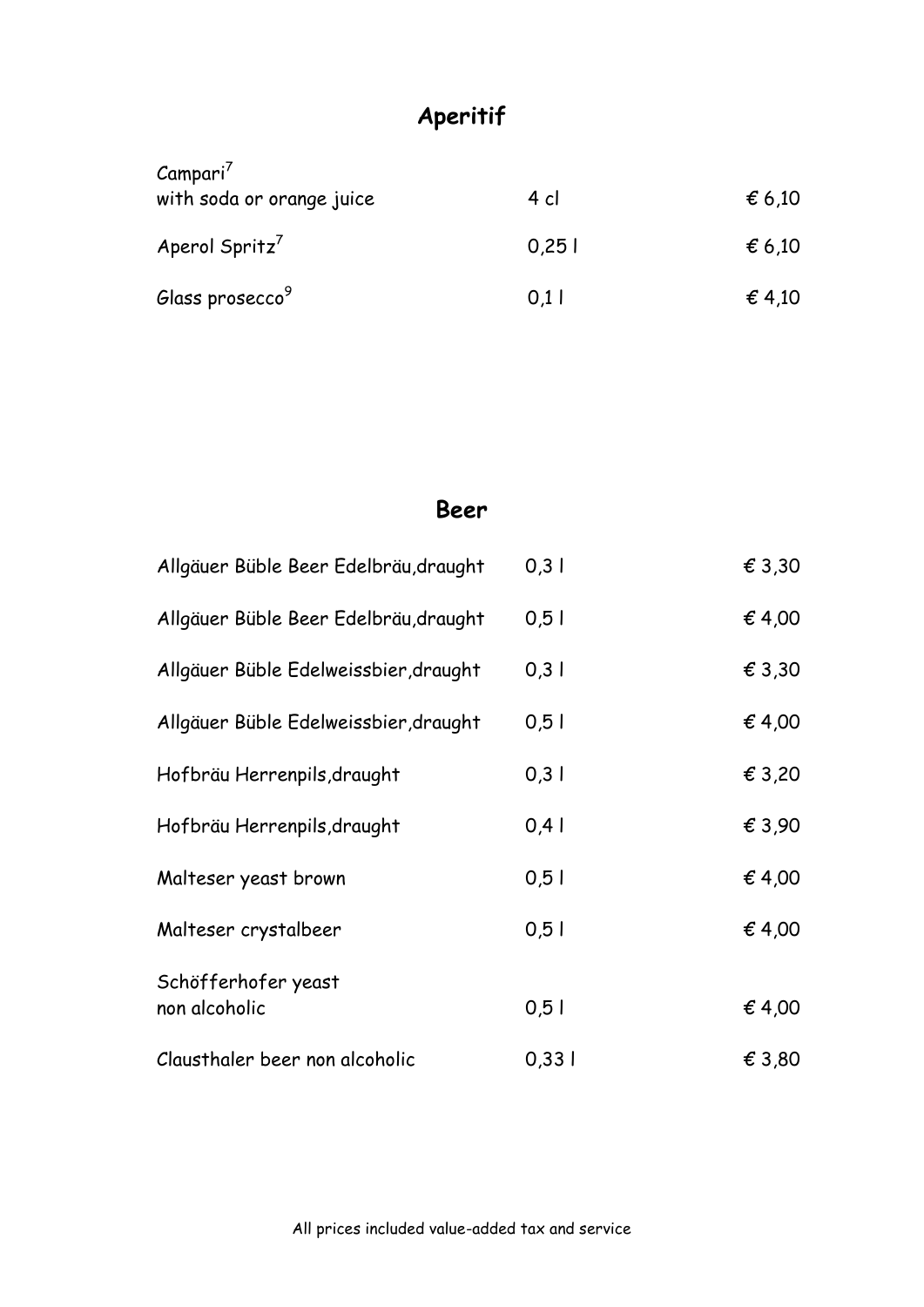### **Wines**

#### **White**

**Red**

**Rosé**

|      | Heilbronner Riesling dry <sup>9</sup>                                | 0,251 | € 5,90          |
|------|----------------------------------------------------------------------|-------|-----------------|
|      | Verrenberger Lindelberg dry <sup>9</sup>                             | 0,251 | € 5,90          |
|      | Chardonnay Dele Venezie(Italian) <sup>9</sup>                        | 0,251 | € 5,80          |
|      | Pinot Grigio Trentino dry (Italian) <sup>9</sup>                     | 0,201 | € 5,80          |
| Red  |                                                                      |       |                 |
|      | Verrenberger fürstenfass dry <sup>9</sup>                            | 0,251 | € 5,90          |
|      | Eberstädter Eberfürst dry <sup>9</sup><br>(Trollinger mit Lemberger) | 0,25  | € 5,90          |
|      | Merlot Grand Sud (France) <sup>9</sup>                               | 0,251 | € 5,90          |
|      | Chianti Riserva (Italian) <sup>9</sup>                               | 0,201 | € 5,90          |
|      | Cabernet del Veneto dry (Italian) <sup>9</sup>                       | 0,251 | € 5,90          |
| Rosé |                                                                      |       |                 |
|      | Spätburgunder Weißherbst <sup>9</sup><br>(Collegium Württemberg)     | 0,251 | € 5,90          |
|      | "Schorle" (wine mixed with mineral water) $^9$                       | 0,251 | $\epsilon$ 3,80 |
|      | All Wines available in size 1/81 too                                 |       |                 |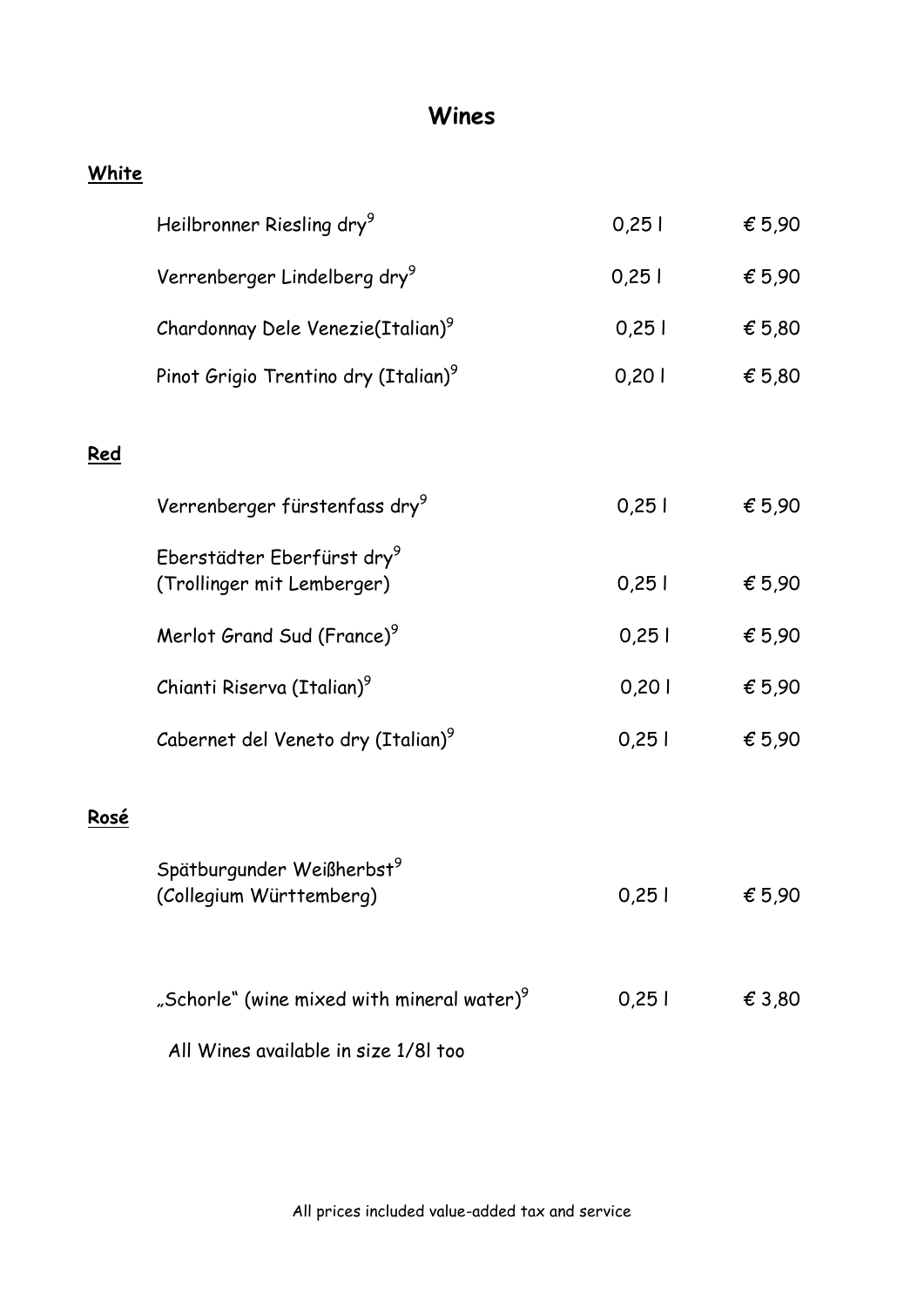# **Bottle of Wine**

#### **White**

|      | Pinot Grigio Trentino dry <sup>9</sup> (Italian) | € 23,40 |
|------|--------------------------------------------------|---------|
|      | Chardonnay del Venezie <sup>9</sup> (Italian)    | € 23,40 |
| Red  |                                                  |         |
|      | Chianti Riserva <sup>9</sup> (Italian)           | € 24,60 |
|      | Merlot Grand Sud (France) <sup>9</sup>           | € 24,60 |
| Rose |                                                  |         |
|      | Spätburgunder Weißherbst <sup>9</sup>            | € 26,80 |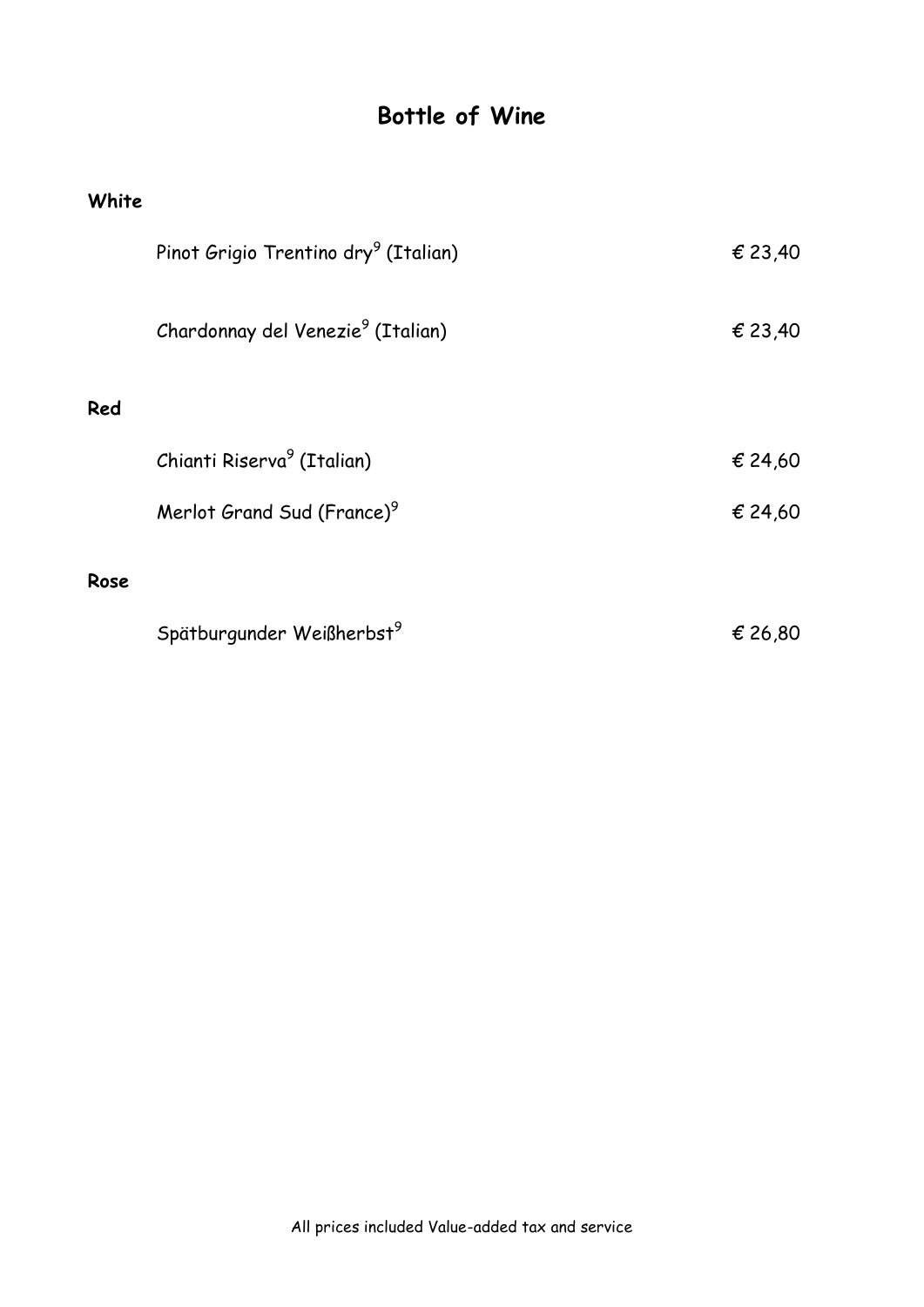| Bottle of Henkel Trocken <sup>9</sup>          | 0,71           | € 24,80 |
|------------------------------------------------|----------------|---------|
|                                                |                |         |
|                                                | <b>Spirits</b> |         |
| Linie Aquavit(iced)                            | $2$ cl         | € 3,10  |
| Raspberry Brandy                               | $2$ cl         | € 3,10  |
| Cherry brandy                                  | $2$ cl         | € 3,10  |
| Williams/pear brandy                           | $2$ cl         | € 3,10  |
| Sljivovica/plum brandy                         | $2$ cl         | € 3,10  |
| Ramazotti or Averna                            | 4 cl           | €4,70   |
| Fernet Branca                                  | $2$ cl         | € 3,10  |
| Jack Daniels (US-Whiskey)                      | 4 cl           | € 6,10  |
| Unicum $7$                                     | $2$ cl         | € 3,10  |
| Mirabelle brandy                               | $2$ cl         | € 3,10  |
| Obstwasser/fruit water brandy                  | $2$ cl         | € 3,10  |
| Baileys <sup>7,6</sup>                         | $2$ cl         | € 3,10  |
| Kruskovac <sup>7</sup> (Croatian peachliqueur) | $2$ cl         | € 3,10  |

**Sparkling wine**